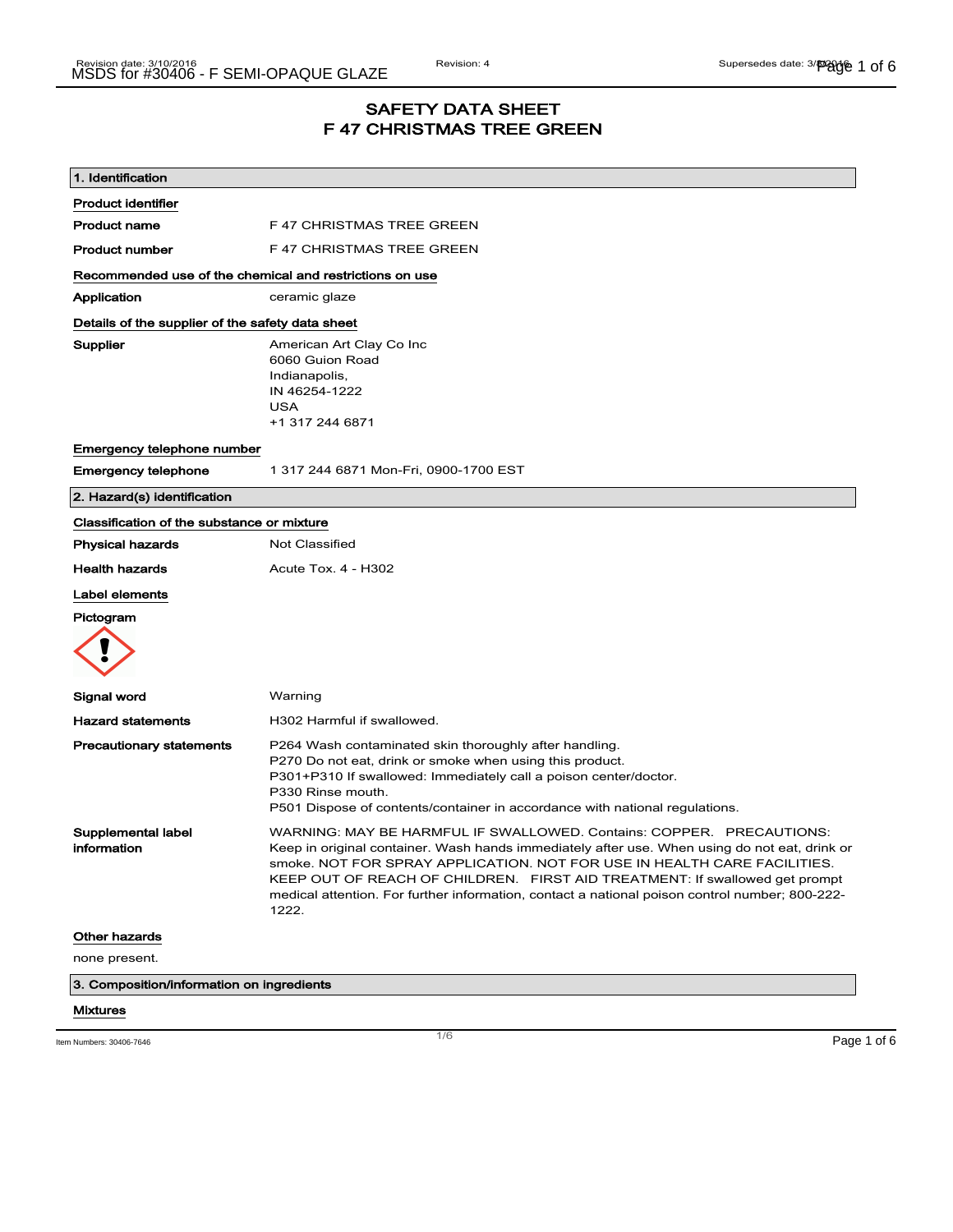| copper carb                                                                        | $1 - 5%$                                                                                                                                                                                                                                                                                                    |  |
|------------------------------------------------------------------------------------|-------------------------------------------------------------------------------------------------------------------------------------------------------------------------------------------------------------------------------------------------------------------------------------------------------------|--|
| CAS number: 7492-68-4                                                              |                                                                                                                                                                                                                                                                                                             |  |
| Classification<br>Skin Irrit. 2 - H315<br>Eye Irrit. 2A - H319<br>STOT SE 3 - H335 |                                                                                                                                                                                                                                                                                                             |  |
| The Full Text for all Hazard Statements are Displayed in Section 16.               |                                                                                                                                                                                                                                                                                                             |  |
| <b>Composition comments</b>                                                        | Only ingredients listed above are notifiable for this product. If none are shown then all<br>ingredients are exempt.,                                                                                                                                                                                       |  |
| 4. First-aid measures                                                              |                                                                                                                                                                                                                                                                                                             |  |
| Description of first aid measures                                                  |                                                                                                                                                                                                                                                                                                             |  |
| Inhalation                                                                         | Unlikely route of exposure as the product does not contain volatile substances.                                                                                                                                                                                                                             |  |
| Ingestion                                                                          | Do not induce vomiting. Rinse mouth thoroughly with water. Give a few small glasses of water<br>or milk to drink. Get medical attention if any discomfort continues.                                                                                                                                        |  |
| <b>Skin Contact</b>                                                                | Wash skin thoroughly with soap and water.                                                                                                                                                                                                                                                                   |  |
| Eye contact                                                                        | Rinse with water.                                                                                                                                                                                                                                                                                           |  |
|                                                                                    | Most important symptoms and effects, both acute and delayed                                                                                                                                                                                                                                                 |  |
| Inhalation                                                                         | Read Section 2 for any specific precautions associated with this product. In general, breathing<br>any type of dust/mist can and may aggravate irritation of the throat and lungs.                                                                                                                          |  |
| Ingestion                                                                          | Read Section 2 for any specific precautions associated with the use of this product. Products<br>with specific warnings about ingestion will give guidance there.                                                                                                                                           |  |
| <b>Skin contact</b>                                                                | Read Section 2 for any specific precautions associated with the use of this product. In general<br>most ceramic glazes, clays and special products will tend to have a drying effect on the skin<br>and may cause some sensitivity to users with sensitive skin.                                            |  |
| Eye contact                                                                        | Read Section 2 for any specific precautions associated with the use of this product. In general<br>most ceramic and special products contain materials that maybe abrasive to eyes. Keeping<br>materials from contacting the eyes is prudent. If contact does occur, flush with clean water, do<br>not rub. |  |
|                                                                                    | Indication of immediate medical attention and special treatment needed                                                                                                                                                                                                                                      |  |
| Notes for the doctor                                                               | Treat symptomatically.                                                                                                                                                                                                                                                                                      |  |
| 5. Fire-fighting measures                                                          |                                                                                                                                                                                                                                                                                                             |  |
| <b>Extinguishing media</b>                                                         |                                                                                                                                                                                                                                                                                                             |  |
| Suitable extinguishing media                                                       | Use fire-extinguishing media suitable for the surrounding fire.                                                                                                                                                                                                                                             |  |
| Special hazards arising from the substance or mixture                              |                                                                                                                                                                                                                                                                                                             |  |
| Specific hazards                                                                   | The product is not believed to present a hazard due to its physical nature.                                                                                                                                                                                                                                 |  |
| Advice for firefighters                                                            |                                                                                                                                                                                                                                                                                                             |  |
| Special protective equipment<br>for firefighters                                   | Use protective equipment appropriate for surrounding materials.                                                                                                                                                                                                                                             |  |
| 6. Accidental release measures                                                     |                                                                                                                                                                                                                                                                                                             |  |
| Personal precautions, protective equipment and emergency procedures                |                                                                                                                                                                                                                                                                                                             |  |

Item Numbers: 30406-7646 **Page 2 of 6**  $\overline{2/6}$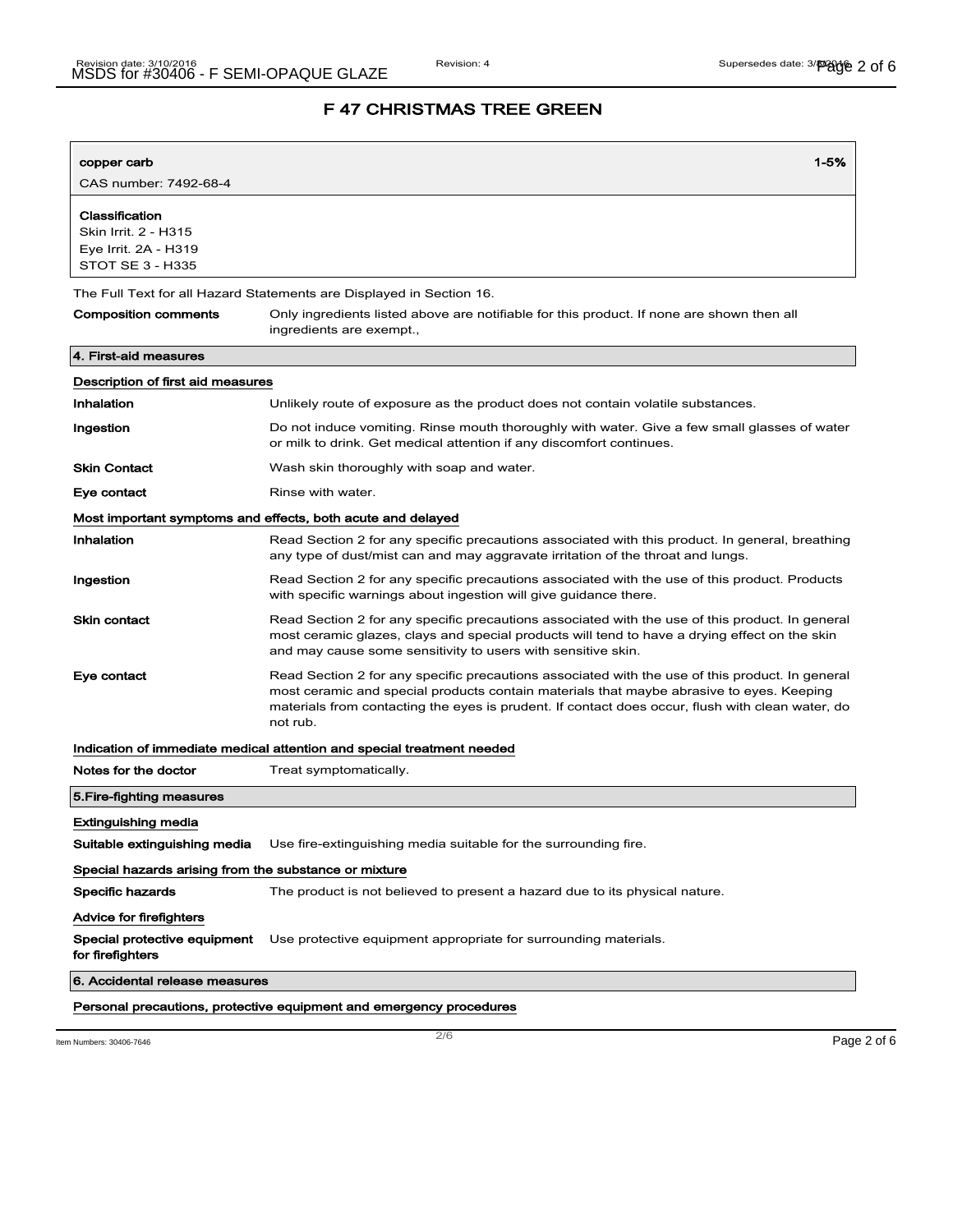| <b>Personal precautions</b>                                  | For personal protection, see Section 8.                                                                                                                                                                                                            |  |  |  |
|--------------------------------------------------------------|----------------------------------------------------------------------------------------------------------------------------------------------------------------------------------------------------------------------------------------------------|--|--|--|
| <b>Environmental precautions</b>                             |                                                                                                                                                                                                                                                    |  |  |  |
| <b>Environmental precautions</b>                             | Please read Section 2 completely. If any environmental warnings such as; H411 or H412 are<br>listed in Section 2, please use appropriate procedures when disposing of product and<br>container. Do not put materials into waterways or sewers.     |  |  |  |
| Methods and material for containment and cleaning up         |                                                                                                                                                                                                                                                    |  |  |  |
| Methods for cleaning up                                      | Collect spillage for reclamation or absorb in vermiculite, dry sand or similar material.                                                                                                                                                           |  |  |  |
| Reference to other sections                                  | For waste disposal, see Section 13. For personal protection, see Section 8.                                                                                                                                                                        |  |  |  |
| 7. Handling and storage                                      |                                                                                                                                                                                                                                                    |  |  |  |
| Precautions for safe handling                                |                                                                                                                                                                                                                                                    |  |  |  |
| <b>Usage precautions</b>                                     | Read label before use. Do not eat, drink or smoke when using this product. Good personal<br>hygiene procedures should be implemented. Wash hands and any other contaminated areas<br>of the body with soap and water before leaving the work site. |  |  |  |
| Conditions for safe storage, including any incompatibilities |                                                                                                                                                                                                                                                    |  |  |  |
| <b>Storage precautions</b>                                   | Store in tightly-closed, original container in a dry and cool place.                                                                                                                                                                               |  |  |  |
| Specific end uses(s)                                         |                                                                                                                                                                                                                                                    |  |  |  |
| Specific end use(s)                                          | The identified uses for this product are detailed in Section 1.2.                                                                                                                                                                                  |  |  |  |
| 8. Exposure Controls/personal protection                     |                                                                                                                                                                                                                                                    |  |  |  |
| Ingredient comments                                          | Only ingredients listed n Section 3 are notifiable for this product. If none are shown then all<br>ingredients are exempt.                                                                                                                         |  |  |  |
| <b>Exposure controls</b>                                     |                                                                                                                                                                                                                                                    |  |  |  |
| Appropriate engineering<br>controls                          | No specific ventilations requirements unless the "FAN" pictogram is shown above or specified<br>in Section 2.                                                                                                                                      |  |  |  |
| Eye/face protection                                          | No specific eye protection required unless the "EYE PROTECTION" pictogram is shown<br>above or specified in Section 2.                                                                                                                             |  |  |  |
| <b>Hand protection</b>                                       | No specific hand protection required unless the "HAND PROTECTION" pictogram is shown<br>above or specified in Section 2.                                                                                                                           |  |  |  |
| Hygiene measures                                             | Using good personal hygiene practices is always appropriate. Keeping a clean work space,<br>cleaning up properly when done, and not eating, drinking or smoking when using this product.                                                           |  |  |  |
| <b>Respiratory protection</b>                                | No specific respiratory protection required unless the "RESPIRATOR" pictogram is shown<br>above or specified in Section 2. Using the appropriate certified protection for the operation is<br>important if required.                               |  |  |  |
|                                                              | 9. Physical and Chemical Properties                                                                                                                                                                                                                |  |  |  |
| Information on basic physical and chemical properties        |                                                                                                                                                                                                                                                    |  |  |  |
| Appearance                                                   | Colored liquid.                                                                                                                                                                                                                                    |  |  |  |

| Appearance     | Colored liquid.           |
|----------------|---------------------------|
| Color          | Various colors.           |
| Odor           | Almost odorless.          |
| Odor threshold | No information available. |
| рH             | $6 - 8$                   |
|                |                           |

Item Numbers:  $30406-7646$   $Page 3 of 6$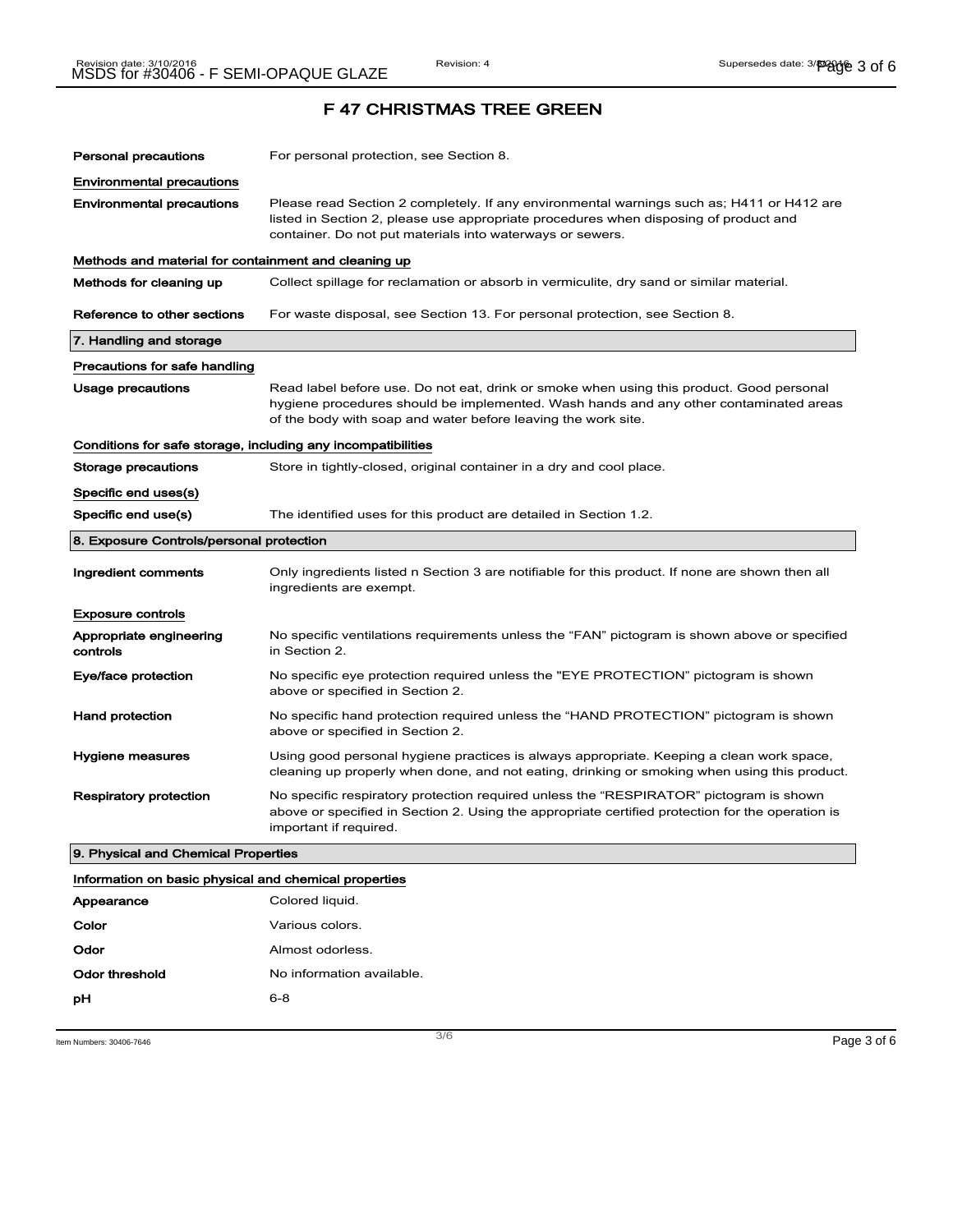| <b>Melting point</b>                                                  | No information available.                                                                                                  |
|-----------------------------------------------------------------------|----------------------------------------------------------------------------------------------------------------------------|
| Initial boiling point and range                                       | No information available.                                                                                                  |
| Flash point                                                           | No information available.                                                                                                  |
| <b>Evaporation rate</b>                                               | No information available.                                                                                                  |
| Flammability (solid, gas)                                             | No information available.                                                                                                  |
| Upper/lower flammability or<br>explosive limits                       | No information available.                                                                                                  |
| Vapour pressure                                                       | No information available.                                                                                                  |
| Relative density                                                      | Greater than 1.0                                                                                                           |
| Solubility(ies)                                                       | Not applicable.                                                                                                            |
| <b>Partition coefficient</b>                                          | No information available.                                                                                                  |
| Auto-ignition temperature                                             | Not applicable.                                                                                                            |
| <b>Decomposition Temperature</b>                                      | No information available.                                                                                                  |
| <b>Viscosity</b>                                                      | No information available.                                                                                                  |
| <b>Explosive properties</b>                                           | none                                                                                                                       |
| Oxidising properties                                                  | none                                                                                                                       |
| <b>Other information</b>                                              | Not applicable.                                                                                                            |
| 10. Stability and reactivity                                          |                                                                                                                            |
| Reactivity                                                            | There are no known reactivity hazards associated with this product.                                                        |
| <b>Stability</b>                                                      | No particular stability concerns.                                                                                          |
| Possibility of hazardous<br>reactions                                 | None known.                                                                                                                |
| Conditions to avoid                                                   | None known.                                                                                                                |
| Materials to avoid                                                    | None known.                                                                                                                |
| Hazardous decomposition<br>products                                   | None known.                                                                                                                |
| 11. Toxicological information                                         |                                                                                                                            |
| Information on toxicological effects                                  |                                                                                                                            |
| <b>Toxicological effects</b>                                          | Please read Section 2 thoroughly to understand the toxicological risks, (if any) and<br>precautions for safe use (if any). |
| Acute toxicity - oral<br>ATE oral (mg/kg)                             | 500.0                                                                                                                      |
| Skin corrosion/irritation<br>Skin sensitization<br>Skin sensitisation | Based on available data the classification criteria are not met.                                                           |

Item Numbers: 30406-7646 **Page 4 of 6**  $\overline{a}$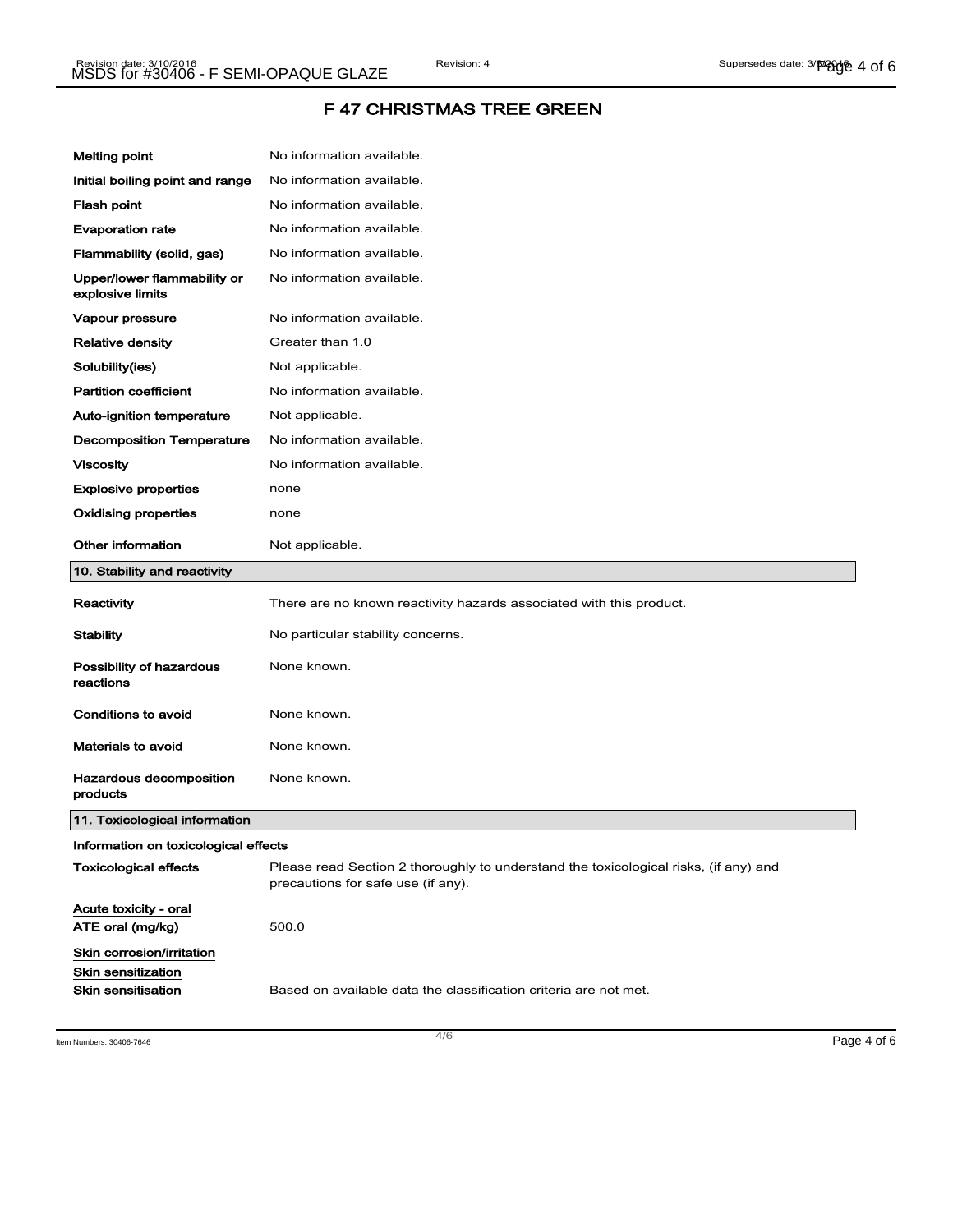| Eye contact                           | May cause temporary eye irritation.                                                                                                                                                                                                            |  |
|---------------------------------------|------------------------------------------------------------------------------------------------------------------------------------------------------------------------------------------------------------------------------------------------|--|
| 12. Ecological Information            |                                                                                                                                                                                                                                                |  |
| <b>Ecotoxicity</b>                    | Please read Section 2 completely. If any environmental warnings such as; H411 or H412 are<br>listed in Section 2, please use appropriate procedures when disposing of product and<br>container. Do not put materials into waterways or sewers. |  |
| Toxicity                              |                                                                                                                                                                                                                                                |  |
| Toxicity                              | Please read Section 2 completely. If any environmental warnings such as; H411 or H412 are<br>listed in Section 2, please use appropriate procedures when disposing of product and<br>container. Do not put materials into waterways or sewers. |  |
| Persistence and degradability         |                                                                                                                                                                                                                                                |  |
| Persistence and degradability         | No data available.                                                                                                                                                                                                                             |  |
| <b>Biodegradation</b>                 | Not inherently biodegradable.                                                                                                                                                                                                                  |  |
| Bioaccumulative potential             |                                                                                                                                                                                                                                                |  |
| <b>Partition coefficient</b>          | No information available.                                                                                                                                                                                                                      |  |
| Mobility in soil                      |                                                                                                                                                                                                                                                |  |
| <b>Mobility</b>                       | Semi-mobile.                                                                                                                                                                                                                                   |  |
| Results of PBT and vPvB assessment    |                                                                                                                                                                                                                                                |  |
| Results of PBT and vPvB<br>assessment | This product does not contain any substances classified as PBT or vPvB.                                                                                                                                                                        |  |
| Other adverse effects                 |                                                                                                                                                                                                                                                |  |
| Other adverse effects                 | None known.                                                                                                                                                                                                                                    |  |
| 13. Disposal considerations           |                                                                                                                                                                                                                                                |  |
| Waste treatment methods               |                                                                                                                                                                                                                                                |  |
| <b>General information</b>            | Dispose of waste product or used containers in accordance with local regulations When<br>handling waste, the safety precautions applying to handling of the product should be<br>considered.                                                   |  |
| 14. Transport information             |                                                                                                                                                                                                                                                |  |
| General                               | The product is not covered by international regulations on the transport of dangerous goods<br>(IMDG, IATA, DoT).                                                                                                                              |  |
| <b>UN Number</b>                      |                                                                                                                                                                                                                                                |  |
| Not applicable.                       |                                                                                                                                                                                                                                                |  |
| UN proper shipping name               |                                                                                                                                                                                                                                                |  |
| Not applicable.                       |                                                                                                                                                                                                                                                |  |
| Transport hazard class(es)            |                                                                                                                                                                                                                                                |  |
| No transport warning sign required.   |                                                                                                                                                                                                                                                |  |
| Packing group                         |                                                                                                                                                                                                                                                |  |
| Not applicable.                       |                                                                                                                                                                                                                                                |  |